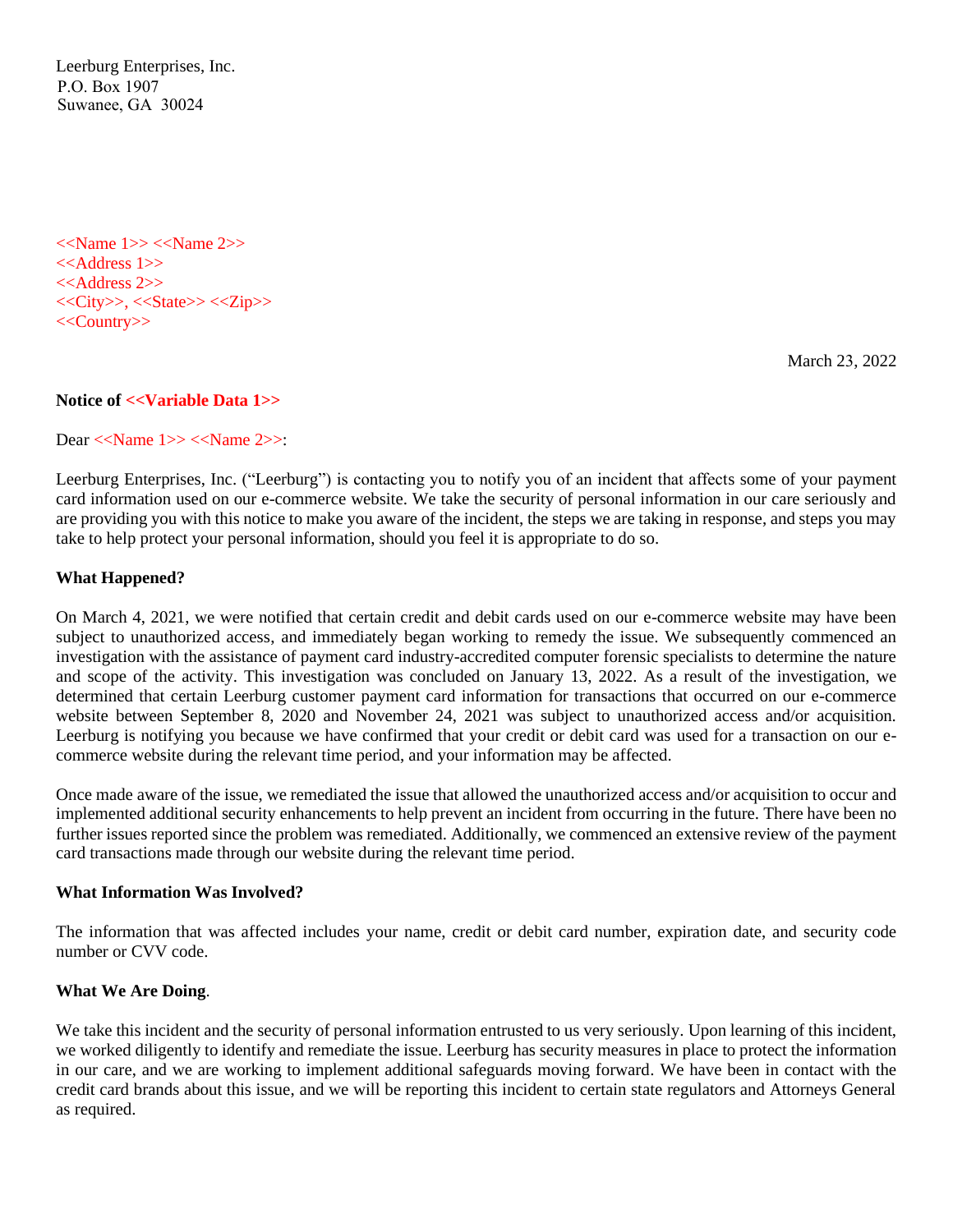## **What You Can Do.**

Leerburg encourages you to remain vigilant against incidents of potential fraud and/or misuse of your information, and to review the enclosed *Steps You Can Take to Protect Personal Information*. In addition, we encourage you to report any suspected incidents of identity theft to local law enforcement or your state Attorney General.

## **For More Information.**

If you have questions that are not answered by this letter, you may call our dedicated assistance line at 1-833-774-2189, available Monday through Friday, from 8:00 a.m. to 8:00 p.m., Central Time. Additionally, you can write to us at Leerburg, Enterprises, Inc., 406 Technology Drive West, Menomonie, Wisconsin 54751.

We sincerely apologize for this incident, and regret any inconvenience this incident may cause you. Leerburg takes the protection of the personal information within our care seriously and we remain committed to safeguarding your information.

Sincerely,

Leerburg Enterprises, Inc.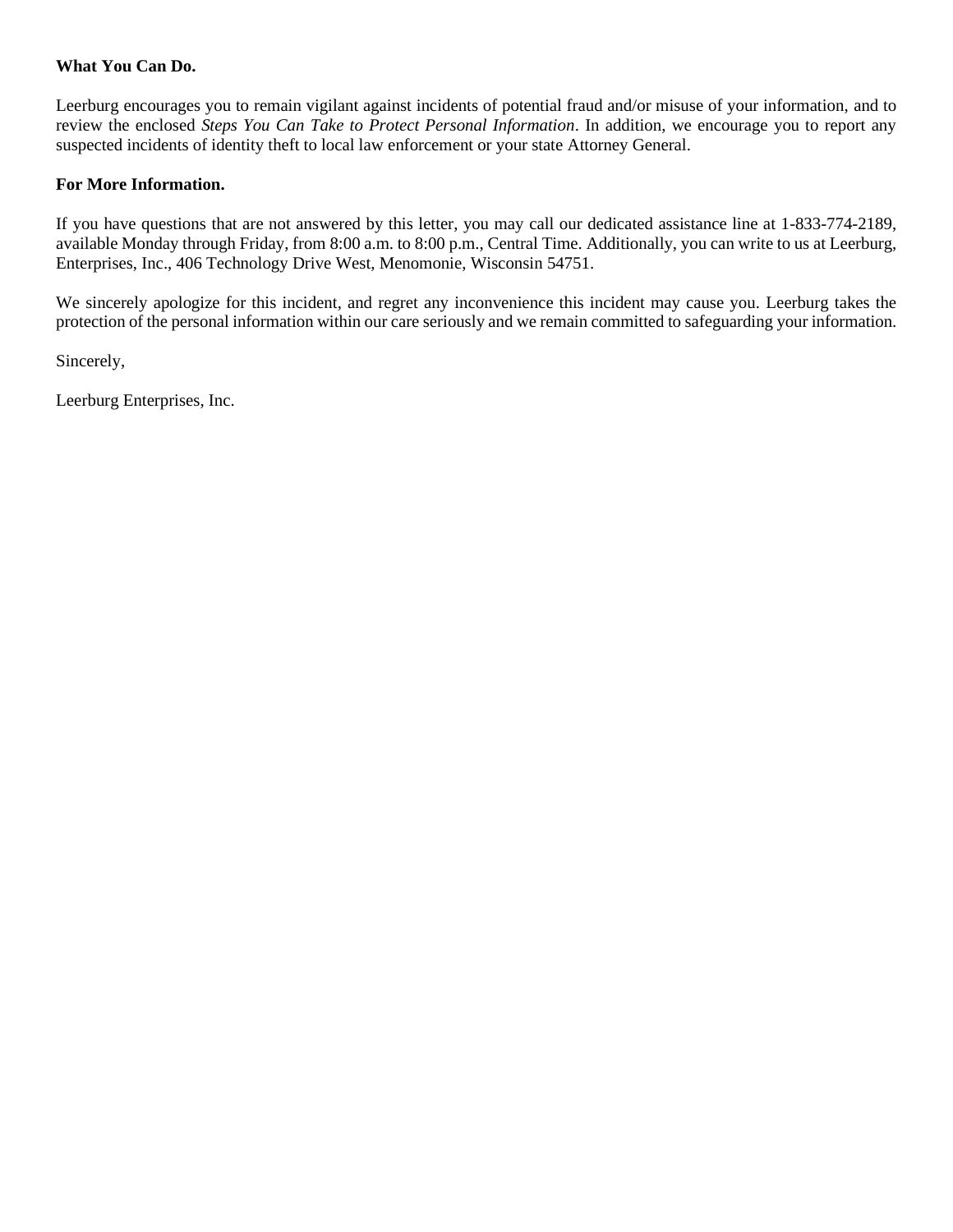## **STEPS YOU CAN TAKE TO PROTECT PERSONAL INFORMATION**

## **Monitor Your Accounts**

# **We advise you to remain vigilant by reviewing all account statements and monitoring free credit reports for suspicious activity and to detect errors over the next 12 to 24 months. If you discover or suspect fraudulent activity involving your credit or debit card, we encourage you to contact the issuing bank. The number to call for assistance is usually on the back of the card.**

Under U.S. law, a consumer is entitled to one free credit report annually from each of the three major credit reporting bureaus, Equifax, Experian, and TransUnion. To order your free credit report, visit www.annualcreditreport.com or call, toll-free, 1-877-322-8228. You may also directly contact the three major credit reporting bureaus listed below to request a free copy of your credit report.

Consumers have the right to place an initial or extended "fraud alert" on a credit file at no cost. An initial fraud alert is a 1 year alert that is placed on a consumer's credit file. Upon seeing a fraud alert display on a consumer's credit file, a business is required to take steps to verify the consumer's identity before extending new credit. If you are a victim of identity theft, you are entitled to an extended fraud alert, which is a fraud alert lasting seven years. Should you wish to place a fraud alert, please contact any one of the three major credit reporting bureaus listed below.

As an alternative to a fraud alert, consumers have the right to place a "credit freeze" on a credit report, which will prohibit a credit bureau from releasing information in the credit report without the consumer's express authorization. The credit freeze is designed to prevent credit, loans, and services from being approved in your name without your consent. However, you should be aware that using a credit freeze to take control over who gets access to the personal and financial information in your credit report may delay, interfere with, or prohibit the timely approval of any subsequent request or application you make regarding a new loan, credit, mortgage, or any other account involving the extension of credit. Pursuant to federal law, you cannot be charged to place or lift a credit freeze on your credit report. To request a security freeze, you will need to provide the following information:

- 1. Full name (including middle initial as well as Jr., Sr., II, III, etc.);
- 2. Social Security number;
- 3. Date of birth;
- 4. Addresses for the prior two to five years;
- 5. Proof of current address, such as a current utility bill or telephone bill;
- 6. A legible photocopy of a government-issued identification card (state driver's license or ID card, etc.); and
- 7. A copy of either the police report, investigative report, or complaint to a law enforcement agency concerning identity theft if you are a victim of identity theft.

Should you wish to place a credit freeze, please contact the three major credit reporting bureaus listed below:

| Equifax                                                                                              | <b>Experian</b>                | <b>TransUnion</b>                  |
|------------------------------------------------------------------------------------------------------|--------------------------------|------------------------------------|
| https://www.equifax.com/personal/credit-                                                             |                                | https://www.transunion.com/credit- |
| report-services/                                                                                     | https://www.experian.com/help/ | help                               |
| 1-888-298-0045                                                                                       | 1-888-397-3742                 | 1-833-395-6938                     |
| Equifax Fraud Alert, P.O. Box 105069 Experian Fraud Alert, P.O. Box TransUnion Fraud Alert, P.O. Box |                                |                                    |
| Atlanta, GA 30348-5069                                                                               | 9554, Allen, TX 75013          | 2000, Chester, PA 19016            |
| Equifax Credit Freeze, P.O. Box 105788                                                               | Experian Credit Freeze, P.O.   | TransUnion Credit Freeze, P.O.     |
| Atlanta, GA 30348-5788                                                                               | Box 9554, Allen, TX 75013      | Box 160, Woodlyn, PA 19094         |

# **Additional Information**

You may further educate yourself regarding identity theft, fraud alerts, credit freezes, and the steps you can take to protect your personal information by contacting the consumer reporting bureaus, the Federal Trade Commission, or your state Attorney General.The Federal Trade Commission may be reached at: 600 Pennsylvania Avenue NW, Washington, DC 20580; www.identitytheft.gov; 1-877-ID-THEFT (1-877-438-4338); and TTY: 1-866-653-4261. The Federal Trade Commission also encourages those who discover that their information has been misused to file a complaint with them.